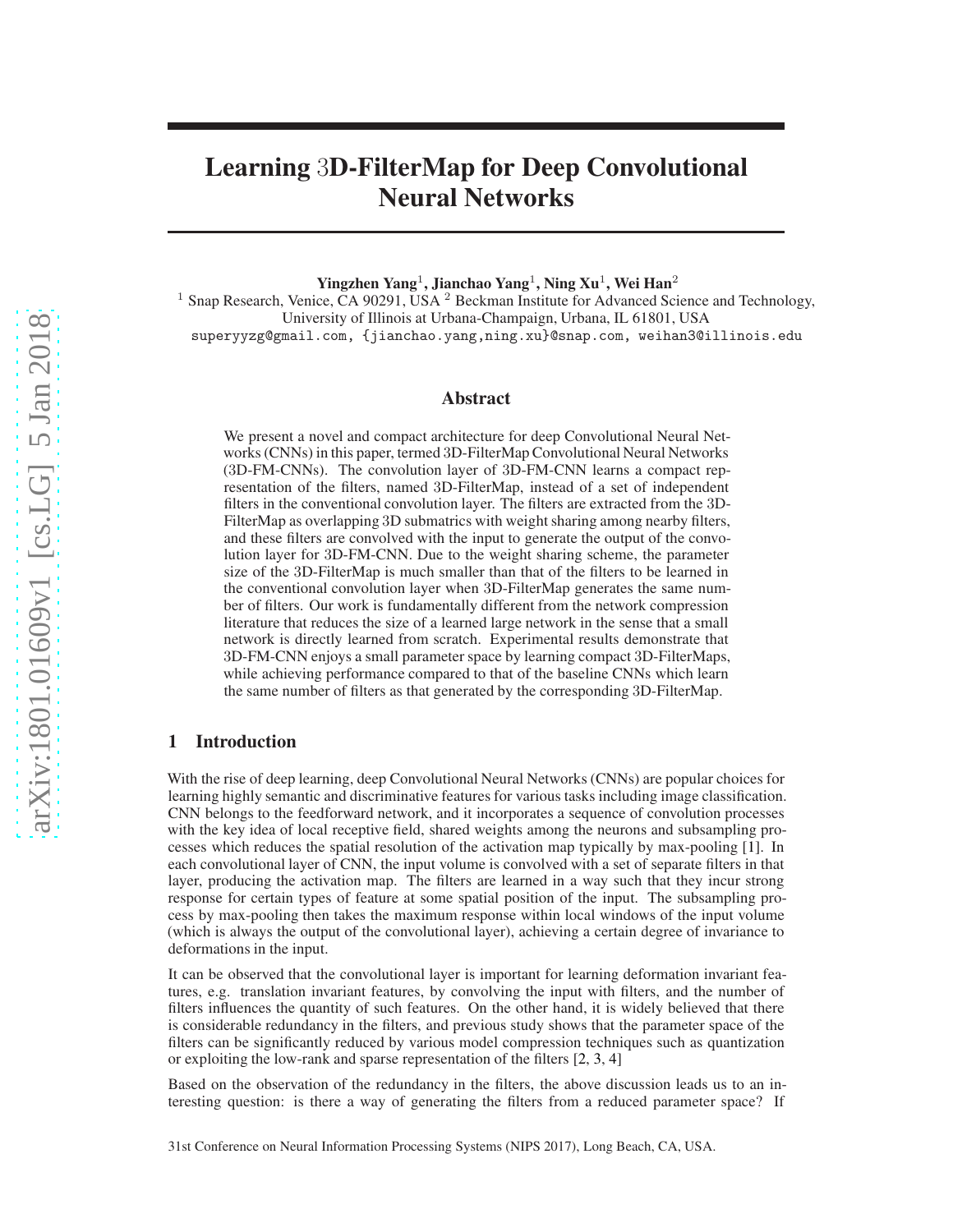it is achievable, we then have a solution that learns a compact CNN from scratch. We propose 3D-FilterMap as a novel and compact structure of organizing the filters to achieve this goal. 3D-FilterMap is a 3D matrix from which the filters are extracted from as overlapping 3D submatrices (see Figure [1\)](#page-3-0). When a certain number of filters are extracted from a 3D-FilterMap wherein nearby filters share weights, the parameter space of the 3D-FilterMap is much smaller than that of the same number of independent filters to be learned in the conventional convolution layer. In this manner, 3D-FilterMap enables a way of directly learning a compact CNN. In contrast, the model compression literature broadly adopts a two-step approach: learning a large CNN first, then compressing the model by various model compression techniques such as pruning, quantization and coding [\[2,](#page-4-1) [5\]](#page-4-4), or utilizing the low-rank or sparse representation of the filters based on the redundancy in them [\[3](#page-4-2), [4](#page-4-3)].

The detailed formulation of 3D-FilterMap and the associated convolutional network that employs 3D-FilterMap are introduced in the next section.

## 2 Formulation

The idea of 3D-FilterMap is inspired by epitome [\[6\]](#page-4-5), which is developed in the computer vision and machine learning literature for learning a condensed version of Gaussian Mixture Models (GMMs). In epitome, the Gaussian means are represented by a two dimensional matrix wherein each window in this matrix contains parameters of the Gaussian means for a Gaussian component. The same structure is adopted for representing the Gaussian covariances. If the number of non-overlapping windows in the mean matrix and the covariances matrix is the same as the number of Gaussian components in the conventional GMMs, the epitome possesses significantly more number of Gaussian components than its GMMs counterpart since much more Gaussian means and covariances can be extracted densely from the mean and covariances matrices of the epitome. Therefore, the generalization and representation capability of epitome outshines GMMs with the same parameter space, while circumventing the potential overfitting.

The above characteristics of epitome encourages us to arrange filters in a way similar to epitome in the proposed 3D-FilterMap Convolutional Neural Networks (3D-FM-CNN). More concretely, each convolution layer of 3D-FM-CNN has a 3D matrix named 3D-FilterMap, wherein the overlapping 3D submatrices in the 3D-FilterMap play the same role as the filters in the conventional convolution layer of ordinary CNN. 3D-FM-CNN and its baseline CNN have the same architecture except that each convolution layer of 3D-FM-CNN comprises a 3D-FilterMap rather than a set of independent filters. For each convolution layer of 3D-FM-CNN, the 3D-FilterMap is designed to have a proper size such that a certain number of filters can be generated by densely extracting overlapping 3D submatrices from it, while the redundancy of the filters is removed by sharing weights across nearby filters in their overlapping region. The 3D-FilterMap in each convolution layer of 3D-FM-CNN generates the same number of filters as the corresponding convolution layer in the baseline CNN. Instead of learning a set of independent filters for each convolution layer of CNN, a compact 3D-FilterMap of much smaller parameter size is learned for each layer of 3D-FM-CNN.

An illustration of 3D-FilterMap is shown in Figure [1](#page-3-0) which illustrates an example of 3D-FilterMap and how overlapping filters are extracted from it. Suppose that a convolution layer of the baseline CNN model has 64 filters of channel 64 and spatial size  $3 \times 3$ , the corresponding convolution layer in the 3D-FM-CNN has a 3D-FilterMap of size  $64 \times 8 \times 8$ . The  $64\,64 \times 3 \times 3$  filters are sampled by striding along each spatial dimension by 2, and striding along the dimension of the channel by 16. The ratio of the parameter size of the 64 independent filters to that of the corresponding 3D-FilterMap is  $\frac{64\times64\times3\times3}{64\times8\times8}$  = 9, indicating that the parameter space of the 3D-FilterMap is much smaller than the independent filters in the baseline CNN.

Formally, suppose a 3D-FilterMap should generate  $K = K_1 \times K_2 \times K_3$  filters of size  $S_1 \times S_2 \times C$ where  $(S_1, S_2)$  is the spatial size of filter and C is the channel size. Let the filter sampling stride along two spatial dimensions of the 3D-FilterMap are x and y, and the sampling stride along the channel dimension of the 3D-FilterMap is z. Then the dimension of the 3D-FilterMap is  $(K_1x, K_2y, K_3z)$ , where  $(K_1x, K_2y)$  is the spatial size and  $K_3z$  is the channel size. In this paper we set the channel size of the 3D-FilterMap to be  $K_3z = C$ , which is based on our observation that the weights along the channel can be shared more frequently without hurting the performance. Therefore, the ratio of the parameter size of the  $K$  independent filters to that of the corresponding 3D-FilterMap is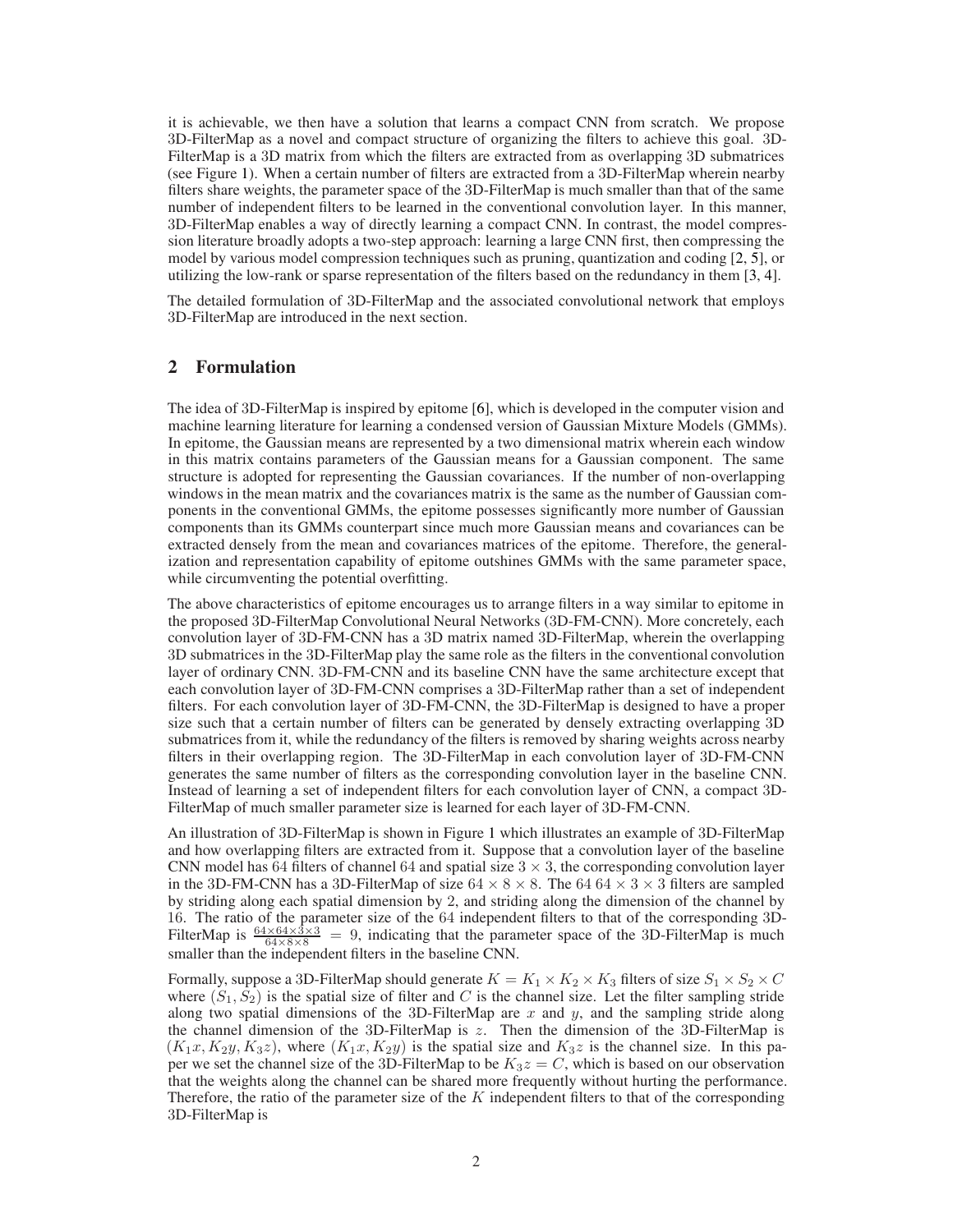ParamRatio = 
$$
\frac{K \cdot S_1 \cdot S_2 \cdot C}{K_1 x \cdot K_2 y \cdot K_3 z}
$$
 =  $\frac{K_1 K_2 K_3 \cdot S_1 \cdot S_2 \cdot C}{K_1 x \cdot K_2 y \cdot K_3 z}$  =  $\frac{S_1 \cdot S_2 \cdot C}{x \cdot y \cdot z}$  =  $\frac{S_1 \cdot S_2}{x \cdot y}$  ·  $K_3$ 

In a typical setting where the spatial stride is smaller than the corresponding filter size, i.e.  $x < S_1$ ,  $y < S_2$ , the 3D-FilterMap has a compact size. Also note that a larger  $K_3$ , namely the sampling number along the channel dimension, leads to a more compact 3D-FilterMap in the manner that the weights of the 3D-FilterMap along the channel dimension are shared more frequently by nearby filters.

Algorithm [1](#page-2-0) describes the forward and backward operation in a convolution layer of 3D-FM-CNN with 3D-FilterMap. We use the mapping  $T$  which maps the indices of the elements of the extracted filters to the indices of the corresponding element in the 3D-FilterMap. Namely, for a filter  $\mathbf{F}^{(k)}$ and the 3D-FilterMap  $\mathbf{F}^{(M)}$ ,  $\mathbf{F}^{(k)}_t = \mathbf{F}^{(M)}_{\mathbf{T}(t)}$  (please refer to the notations in Algorithm [1\)](#page-2-0). The mapping T is used to conveniently track the origin of the elements of the filters extracted from the 3D-FilterMap.

Algorithm 1 Description of Forward and Backward Operation in a convolution layer of 3D-FM-CNN with 3D-FilterMap

#### <span id="page-2-0"></span>Input:

- 1: **Forward:** Extract K overlapping filters  $\{F^{(k)}\}_{k=1}^K$  from the 3D-FilterMap  $F^{(M)}$ , and each filter  $\mathbf{F}^{(k)} \in \mathbb{R}^{S_1 \times S_2 \times C}$ . Then convolve these K filters with the input of the convolution layer, where  $K$  is the number of filters in the corresponding convolution layer of the baseline CNN.
- 2: **Backward:** First obtain the gradient of all the K filters as  $\{G^{(k)}\}_{k=1}^K$  where each  $G^{(k)} \in$  $\mathbb{R}^{S_1 \times S_2 \times C}$ . For each element  $j \in \mathbf{F}^{(M)}$ , its gradient is computed by

$$
j' = \frac{\sum_{k=1}^{K} \sum_{t} \mathbf{G}_t^{(k)} \mathbb{I}_{\mathbf{T}(t)=j}}{\sum_{k=1}^{K} \sum_{t} \mathbb{I}_{\mathbf{T}(t)=j}}
$$
(1)

## 3 Experimental Results

We demonstrate the performance of 3D-FM-CNN in this section by the comparative results between 3D-FM-CNN and its baseline CNNs. Using ResNet [\[7\]](#page-4-6) and DenseNet [\[8](#page-4-7)] as the baseline CNNs, we design 3D-FM-CNN by replacing each  $3 \times 3$  convolution layer of ResNet or DenseNet by a convolution layer with 3D-FilterMap in the 3D-FM-CNN. We train 3D-FM-CNN and the baseline CNNs on the CIFAR-10 data, and show the testing accuracy and the parameter number of all the models in Table [2.](#page-3-1) ResNet-18-FM indicates the 3D-FM-CNN using ResNet-18 as the baseline CNN, and similar naming convention is used for other models. The convolution layers of ResNet and DenseNet have filters of spatial size of either  $3 \times 3$  or  $1 \times 1$ . We replace all the  $3 \times 3$  convolution layers by the convolution layers with 3D-FilterMap in the corresponding 3D-FM-CNN so as to demonstrate the capability of 3D-FilterMap to represent the filters that capture the spatial pattern in the input. Note that we do not use 3D-FilterMap to represent  $1 \times 1$  convolution layers since  $1 \times 1$  convolution layer is primarily used for dimension reduction. We design the size of the 3D-FilterMap according to the number of filters in the corresponding convolution layer of the baseline CNN. Throughout this section, we set the size of the 3D-FilterMap according to Table [1,](#page-3-2) and use the spatial stride  $x = y = 2$ . We do not specifically tune  $(K_1, K_2, K_3)$ , and one can surely choose other settings for these three hyperparameters as long as their product matches the number of filters in the baseline CNN.

It can be observed in Table [2](#page-3-1) that 3D-FM-CNN achieves comparable performance with a compact parameter space for different baseline CNNs including ResNet-18, ResNet-34, ResNet-50 and DenseNet-121. DenseNet-121 indicates DenseNet with a growth rate of 32 and 121 layers. Since most of the parameters of ResNet-18 and ResNet-34 are in the  $3 \times 3$  convolution layers, 3D-FM-CNN exhibits a relatively high parameter ratio (ratio of the parameter number of the baseline CNN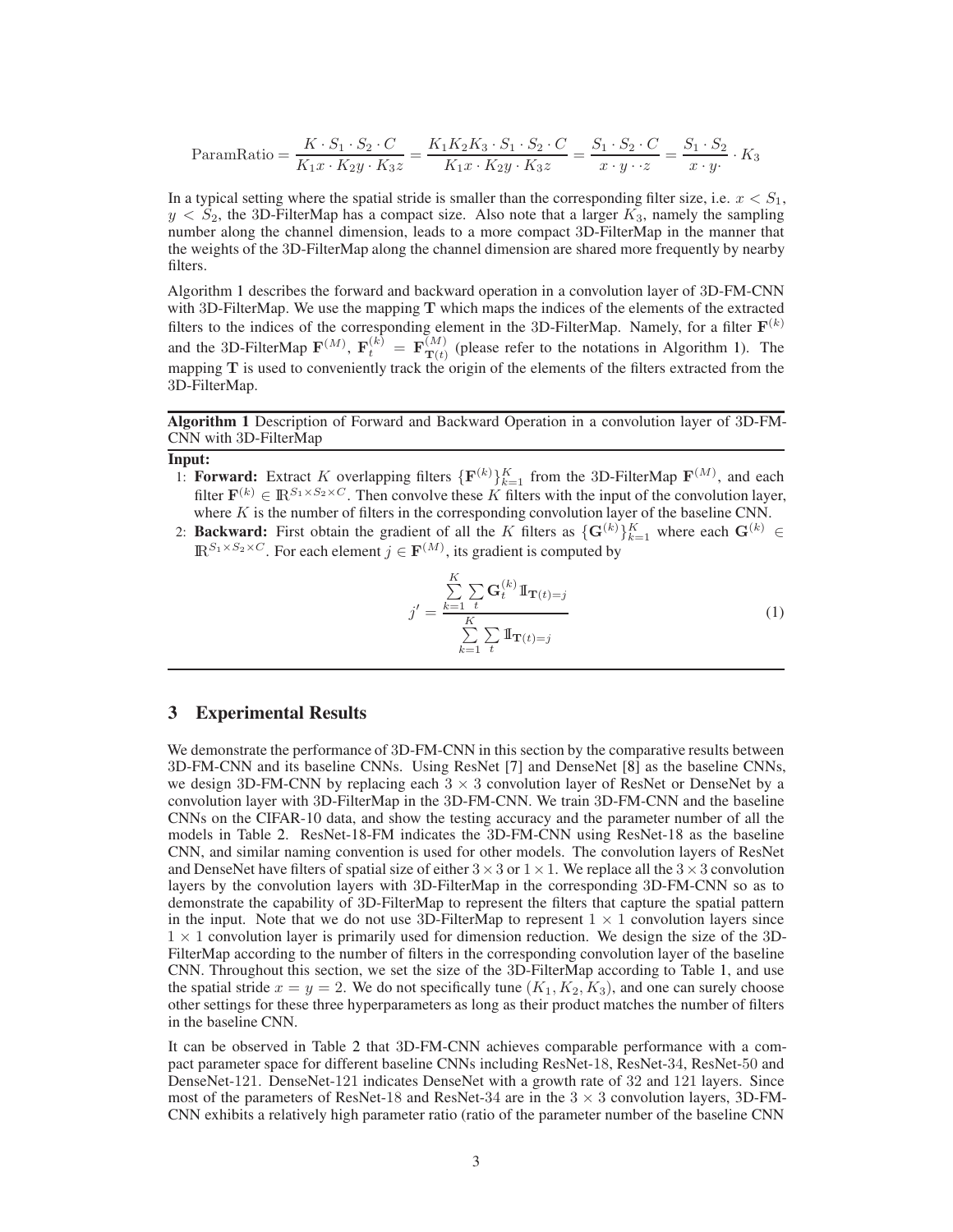

<span id="page-3-0"></span>Figure 1: Illustration of a 3D-FilterMap. The two filters in green and red are two overlapping filters extracted from the 3D-FilterMap. A copy of 3D-FilterMap, which is illustrated by dashed lines, is attached along the channel dimension to the original 3D-FilterMap so that filters such as the one in yellow can be extracted using "wraparound" weights. A 3D-FilterMap of size  $64 \times 8 \times 8$  is learned in the convolution layer of 3D-FM-CNN in the case of 64 64  $\times$  3  $\times$  3 filters in the corresponding convolution layer of the baseline CNN.

to that of the 3D-FM-CNN) of around 11.7. ResNet-50 and DenseNet-121 have a significant amount of parameters in  $1 \times 1$  convolution layers, therefore, the parameter ratio is not that high. However, in the latter case 3D-FM-CNN slightly generalizes better evidenced by an even better testing accuracy.

<span id="page-3-2"></span>

| Table 1: The Size of 3D-FM-CNN |           |       |    |    |  |  |  |  |
|--------------------------------|-----------|-------|----|----|--|--|--|--|
|                                | # Filters | $K_1$ | K2 | K3 |  |  |  |  |
|                                |           |       |    |    |  |  |  |  |
|                                | 32        |       |    |    |  |  |  |  |
|                                |           |       |    |    |  |  |  |  |
|                                | 128       |       |    |    |  |  |  |  |
|                                | 256       |       |    |    |  |  |  |  |
|                                | 512       |       |    |    |  |  |  |  |

<span id="page-3-1"></span>

|  | Table 2: Performance of 3D-FM-CNN and the corresponding baseline CNN |  |
|--|----------------------------------------------------------------------|--|
|  |                                                                      |  |

| AWOIV AT A VIIVIIINNIVV VI VIP I ITI OITIT MIN NIV VOIIVUUVIIIIE UMVVIIIIV OITIT |           |              |           |              |           |              |              |                 |  |  |
|----------------------------------------------------------------------------------|-----------|--------------|-----------|--------------|-----------|--------------|--------------|-----------------|--|--|
| Model                                                                            | ResNet-18 | ResNet-18-FM | ResNet-34 | ResNet-34-FM | ResNet-50 | ResNet-50-FM | DenseNet-121 | DenseNet-121-FM |  |  |
| Accuracy                                                                         | 94.18%    | 93.55%       | 94.72%    | 94.25%       | 95.16%    | 95.47%       | 95.13%       | 95.45%          |  |  |
| #Parameter                                                                       | 1.2M      | 0.95M        | 21.3M     | .8M          | 23.5M     | 3.1M         | 7.0M         | 5.3M            |  |  |

## 4 Conclution

We present 3D-FilterMap Convolutional Neural Networks (3D-FM-CNNs) in this paper. In contrast with learning a set of independent filters in the conventional convolution layer, the convolution layer of 3D-FM-CNN learns a compact 3D-FilterMap. The acutal filters are extracted from the 3D-FilterMap in a way such that nearby filters share weights. Thanks to the weight sharing scheme, 3D-FM-CNN has a much smaller parameter space than its baseline CNN when it generates the same number of filters as the baseline CNN. Experimental results demonstrate the effectiveness of 3D-FM-CNN in learning a compact model while exhibiting performance comparable to the baseline CNNs.